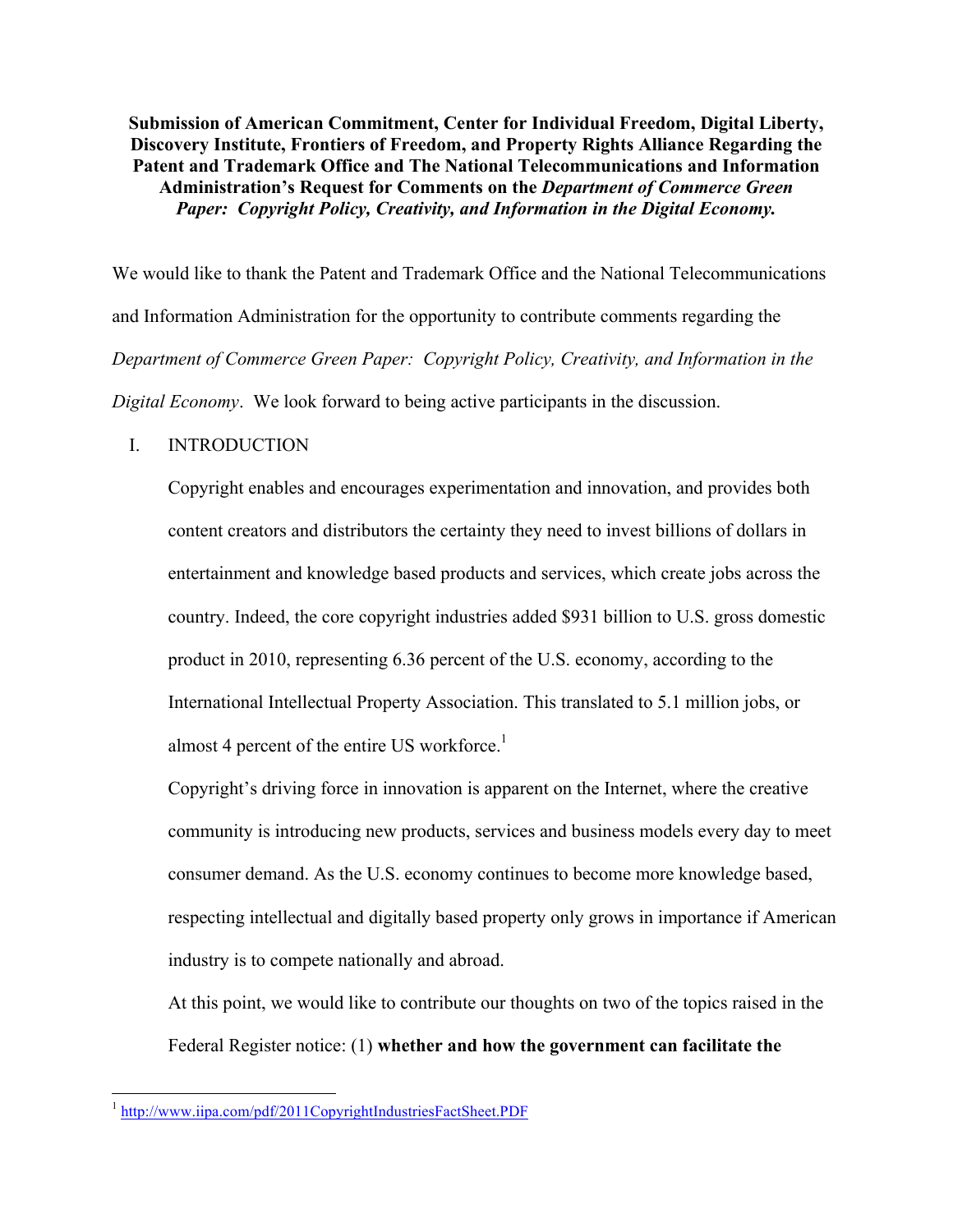**further development of a robust online licensing environment**, and (2) **establishing a multistakeholder dialogue on improving the operation of the notice and takedown system for removing infringing content from the Internet under the Digital Millennium Copyright Act (DMCA).**

## II. WHETHER AND HOW THE GOVERNMENT CAN FACILITATE THE FURTHER DEVELOPMENT OF A ROBUST ONLINE LICENSING ENVIRONMENT

The legal online marketplace for digital content is growing at an incredible rate, with content creators experimenting and innovating at every turn. Seemingly every week, existing stakeholders and new entrants announce a new service, business model or market development. Recent examples include iTunes Radio; Google Play; HBO Go; Hulu; Ultraviolet; and Netflix's production of original content such as *"House of Cards"* and *"Orange is the New Black"* and their discussions with cable operators to embed the Netflix app directly on set-top-boxes . Additionally, Amazon is developing an original series: *"Alpha House."*

Given this demonstrable innovation and experimentation, we agree with the intimation in the Federal Register notice that governmental intervention in private sector negotiations and business models for the online distribution of content is unnecessary. The Internet is a powerful tool for the facilitation of free markets. At the moment, government involvement should focus on protecting the intellectual property rights that enable the private sector to enter into a variety of tailored contractual relationships in the online marketplace, rather than on intervening in the relationships themselves.

Critical to continued online growth is deterring illegal websites, which diminish the capacity of the legitimate digital marketplace to flourish. Whether you are a content creator or a distributor, both of which spend substantial resources to create and deliver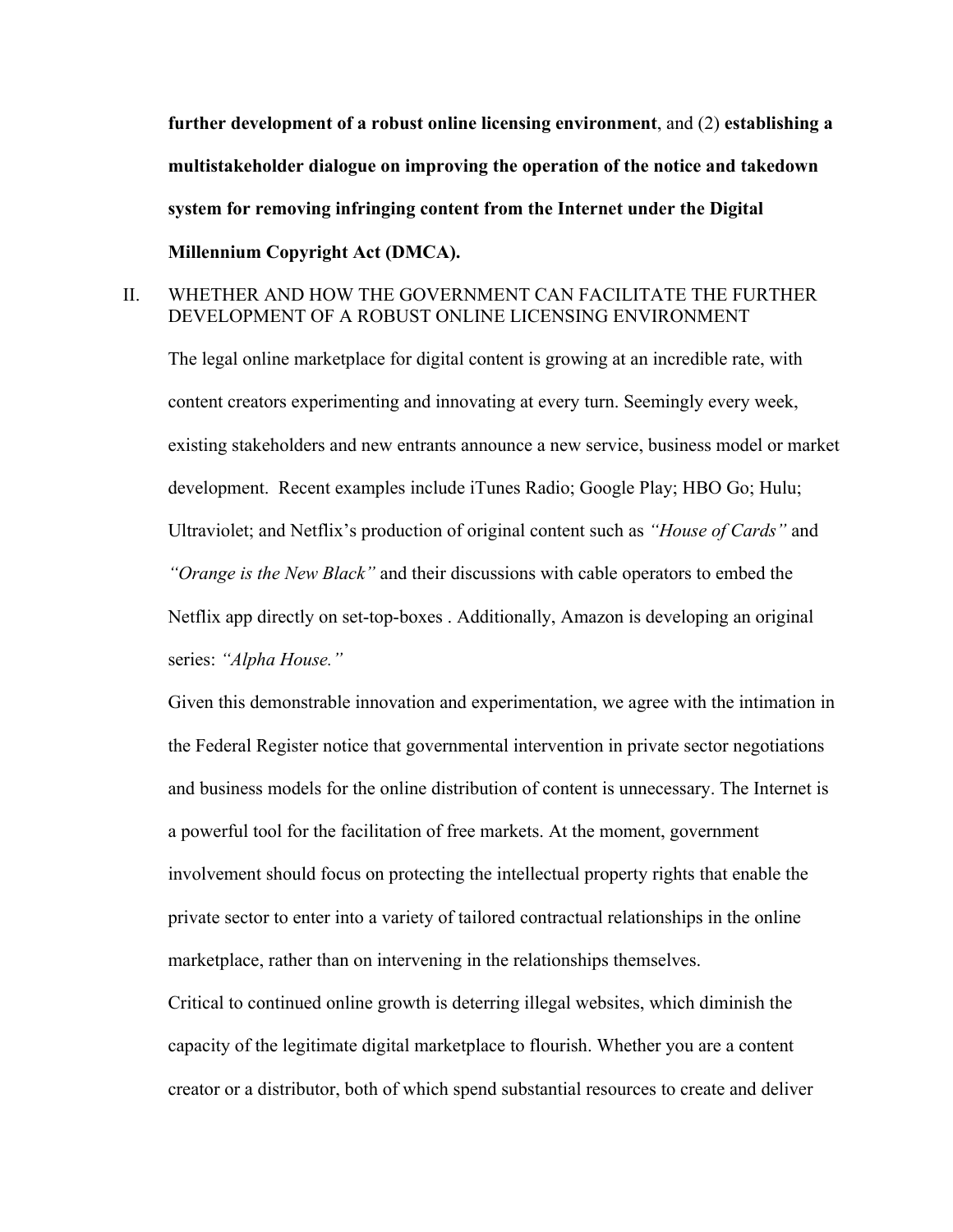their product, competing with businesses built on theft is unsustainable. Piracy is not a legitimate market force and distorts the value of the products and services knowledge based industries invest billions in creating.

## III. ESTABLISHING A MULTISTAKEHOLDER DIALOGUE ON IMPROVING THE OPERATION OF THE NOTICE AND TAKEDOWN SYSTEM FOR REMOVING INFRINGING CONTENT FROM THE INTERNET UNDER THE DIGITAL MILLENNIUM COPYRIGHT ACT (DMCA)

The DMCA notice and takedown system was intended to be a quick, cost effective, and efficient tool for removing infringing content from the Internet. One of its mechanisms for doing so was by encouraging collaboration in the Internet ecosystem through creation of a safe harbor for intermediaries – such as ISPs and websites–that act in good faith to remove infringing content. Unfortunately, significant work remains. According to the recent NetNames study, "absolute infringing bandwidth use increased [in North America, Europe, and Asia-Pacific] by 159.3% between 2010 and 2012 … This figure represents 23.8% of the total bandwidth used by all internet users, residential and commercial, in these three regions."<sup>2</sup>

The NTIA and PTO could help by further encouraging voluntary, market based initiatives. A good example of the private sector cooperation envisioned by the DMCA is the Copyright Alert System (CAS), a partnership between the major ISPs and the movie and music industries, which alerts consumers that they have accessed illegal content and helps guide them to legal content sources in a non-intrusive manner. The CAS demonstrates that stakeholders in the digital economy can collaborate to achieve potentially meaningful results. As such, content creators, internet service providers,

<sup>&</sup>lt;sup>2</sup> http://www.netnames.com/digital-piracy-sizing-piracy-universe